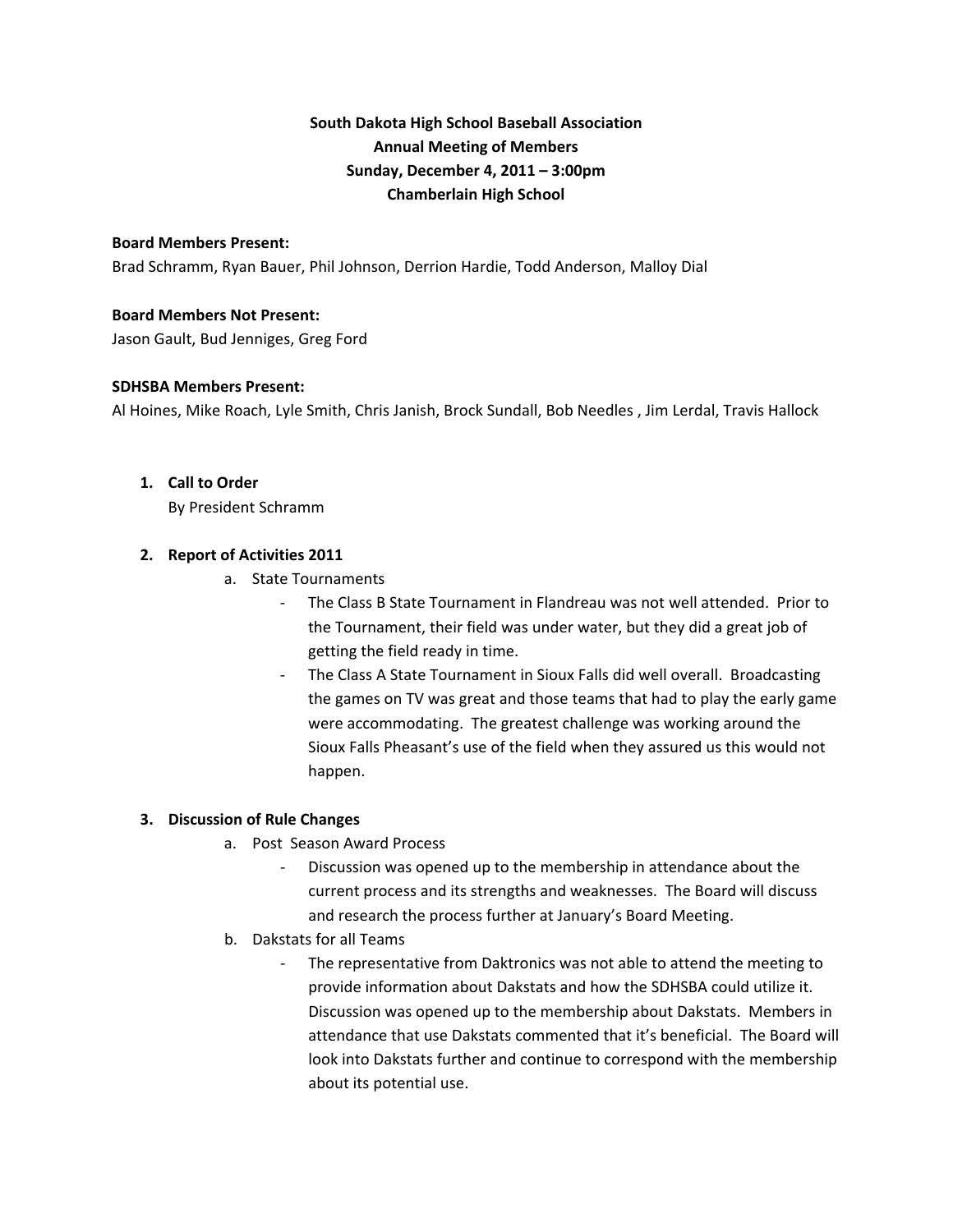- c. Coach‐of‐the‐Year
	- ‐ Dane Yde (former head baseball coach at Lincoln High School), contacted the SDHSBA Board of Directors requesting that a Coach‐of‐the‐Year Award be created and named after his father, JR Yde, who recently passed away. JR was one of the many valuable pioneers of the SDHSBA. Discussion was opened up to the membership regarding Dane's request. The Board will take Dane's request into consideration.
- d. Wood Bat Reminder
	- Reminder that in 2012, wood, bamboo or wood composite will be the only bats allowed for South Dakota high school baseball games.
- e. Maximum Number of Games (in‐state and out‐of‐state)
	- ‐ Due to new bat requirements and games speeding up, a request by Luke Nordan (Mitchell) was submitted to review the maximum number of games played (in‐state and out‐of‐state). Discussion was opened up to the membership. The Board will take all suggestions in to consideration and look at it further in January.
- f. Reminder for Bids to Host State Tournament
	- Bids to host the 2012 State Tournament s are due Febuary 1, 2012. Please submit bids to the SDHSBA office.

## **4. Treasurer's Report**

a. Phil Johnson presented the report to the membership. Todd Anderson motioned to approve the Treasurer's Report. Derrion Hardie seconded. The Treasurer's Report was approved.

# **5. Budget**

a. President Schramm made no recommendations for changing the 2012 budget. All things are in order and the SDHSBA is in good standing.

# **6. Election to Board of Directors**

- a. The terms of Brad Schramm, Derrion Hardie and Jason Gault have expired.
- b. Greg Ford submitted his resignation, citing that he is unsure if he'll be coaching this spring. With regret, the Board accepted Greg's resignation and thanks him for his service.
- c. Brad Schramm, Derrion Hardie, Jason Gault and Chris Janish were nominated and elected.

# **7. Other Business**

a. No other business submitted.

## **8. Adjourn**

a. President Schramm motioned to adjourn meeting. Seconded by Todd Anderson. Adjournment of meeting approved.